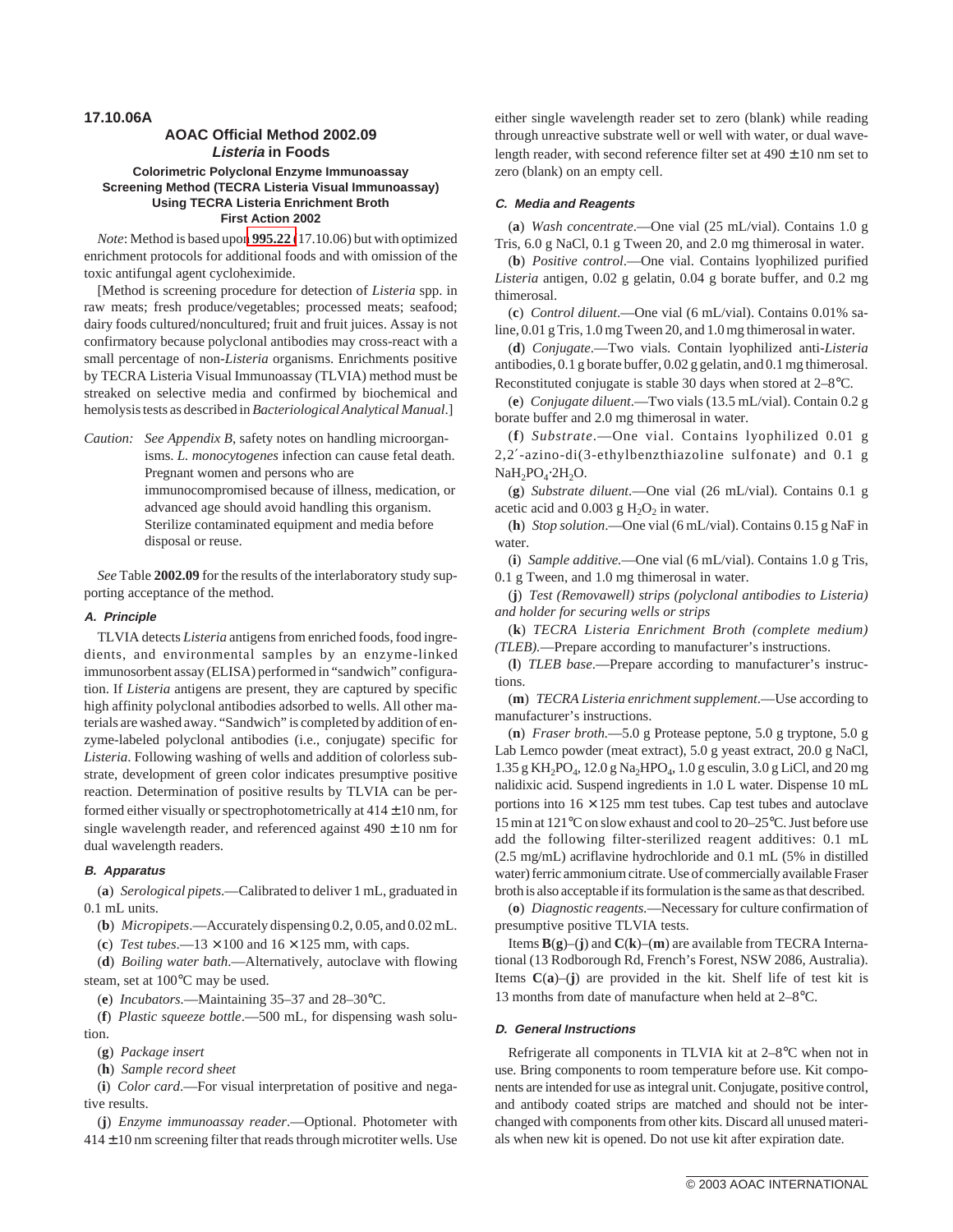| methods              |                          |                                       |                               |                   |                        | $\frac{1}{2}$   |                 |                           |                                                                                       |            |                |                        |                                                                            |         |                     |         |
|----------------------|--------------------------|---------------------------------------|-------------------------------|-------------------|------------------------|-----------------|-----------------|---------------------------|---------------------------------------------------------------------------------------|------------|----------------|------------------------|----------------------------------------------------------------------------|---------|---------------------|---------|
|                      |                          |                                       |                               |                   | Test portions positive |                 |                 |                           | Incidence of false negatives<br>among total positive test<br>portions, % <sup>®</sup> |            |                | Sensitivity rate, %"   | among total negative test por-<br>Incidence of false positives<br>tions, % |         | Specificity rate, % |         |
|                      |                          |                                       | Total No. of                  | F                 | <b>AINT</b>            | Culture         |                 |                           |                                                                                       |            |                |                        |                                                                            |         |                     |         |
| Food (No. of labs)   | MPN <sup>®</sup> (CFU/g) | Method agree-<br>ment, % <sup>b</sup> | test<br>portions <sup>c</sup> | Pres.             | Cont.                  | Pres.           | Cont.           | ${\rm v}^{2d}$            | TLVIA                                                                                 | Culture    | TLVIA          | Culture                | TLVIA                                                                      | Culture | TLVIA               | Culture |
| Fish fillets (15)    |                          | 100                                   | 8                             |                   |                        |                 | 0               |                           |                                                                                       |            |                |                        | $\circ$                                                                    | $\circ$ | 100                 | 100     |
|                      |                          |                                       | $\overline{90}$               |                   | ೭                      | 8               | 80              | 1.33                      | 3.8                                                                                   | 0          | 96.3           | $\overline{0}$         |                                                                            |         |                     |         |
|                      |                          |                                       |                               | 89                | 8                      | 8               | 8               | $\circ$                   | Ξ                                                                                     | $\circ$    | 98.9           | 100                    |                                                                            |         |                     |         |
| Turkey (10)          |                          |                                       | <b>90</b>                     | $\circ$           | $\circ$                | $\circ$         | $\circ$         |                           |                                                                                       |            |                |                        | 0                                                                          | 0       | 100                 | 100     |
|                      |                          |                                       | 60                            | 55                | 56                     | 52              | 52              |                           |                                                                                       | $13.3^9$   | $91.7^{\circ}$ |                        |                                                                            |         |                     |         |
|                      |                          |                                       |                               | 59                | 8                      | 80              | 60              | $0.35$<br>$0.47$<br>$0.9$ | $\frac{3^g}{1.7^g}$                                                                   | $\delta^g$ | $98.3^{\circ}$ | $\frac{86.7^9}{100^9}$ |                                                                            |         |                     |         |
| Raw ground beef (12) |                          |                                       |                               | 66                | 57                     | 43              | 43              |                           | 5.7                                                                                   | 38.6       | 94.3           |                        | $\circ$                                                                    | 0       | 100                 | 100     |
|                      |                          |                                       | 82228                         | 68                | 68                     | 63              | 63              |                           | 5.6                                                                                   | 12.5       | 94.4           | 61.4<br>87.5           |                                                                            |         |                     |         |
|                      |                          |                                       |                               | 72                | $\overline{r}$         | $\overline{72}$ | $\overline{72}$ | $\circ$                   | $\ddot{4}$                                                                            | $\circ$    | 98.6           | $\overline{100}$       |                                                                            |         |                     |         |
| Ice cream (10)       |                          |                                       |                               | $\infty$          | $\circ$                | $\circ$         | $\circ$         |                           |                                                                                       |            |                |                        | 13.3                                                                       | $\circ$ | 86.7                | 100     |
|                      |                          |                                       |                               | 55                | 52                     | 48              | $\frac{8}{3}$   | 0.75                      | $\overline{7.1}$                                                                      | 14.3       | 92.9           | 85.                    |                                                                            |         |                     |         |
|                      |                          |                                       | 888                           | 8                 | 8                      | 59              | 59              | $\circ$                   | $\circ$                                                                               | 1.7        | 100            | 98.3                   |                                                                            |         |                     |         |
| Lettuce (10)         |                          |                                       |                               | $\mathbf{\Omega}$ | $\circ$                |                 | $\circ$         | $\circ$                   |                                                                                       |            |                |                        | 3.3                                                                        | 1.6     | 66.7                | 98.4    |
|                      |                          |                                       | 60                            | ္ငာ               | ₽                      | r               | Ю               | 2.5                       | 14.3                                                                                  | 50         | $-35$          | 50                     |                                                                            |         |                     |         |
|                      |                          |                                       | 60                            | 38                | 57                     | 42              | $\frac{4}{3}$   | Ξ                         | 21.8                                                                                  | 10.9       | 78.2           | 89.1                   |                                                                            |         |                     |         |
|                      |                          |                                       |                               |                   |                        |                 |                 |                           |                                                                                       |            |                |                        |                                                                            |         |                     |         |

Statistical analyses of interlaboratory study results comparing new enrichment methods for TECRA Listeria Visual Immunoassay with cultural reference Table 2002.09. Statistical analyses of interlaboratory study results comparing new enrichment methods for TECRA Listeria Visual Immunoassay with cultural reference Table 2002.09.

a MPN = Most probable number of colony forming units per gram of food. U = uninoculated, L = low, H = high MPN = Most probable number of colony forming units per gram of food. U = uninoculated, L = low, H = high.

Different enrichment media and different subtest portions were used for each method. However, efforts were made to pair test portions, and pairing of test portions was assumed in order to calculate performance parame- Different enrichment media and different subtest portions were used for each method. However, efforts were made to pair test portions, and pairing of test portions was assumed in order to calculate performance parame-Percentage agreement is defined as 100 times the number of test portions for which the confirmed results were in agreement divided by the total number of test portions. Test portions were paired except for turkey. Percentage agreement is defined as 100 times the number of test portions for which the confirmed results were in agreement divided by the total number of test portions. Test portions were paired except for turkey. bc

ters for all foods, except turkey. For turkey, test portions were not paired on mailing and it was assumed that all inoculated test portions contained Listeria. ters for all foods, except turkey. For turkey, test portions were not paired on mailing and it was assumed that all inoculated test portions contained Listeria.

 $\chi^2$  value >3.84 indicates significance at  $\rho \ge 0.05$ .  $\alpha$   $\chi^2$  value >3.84 indicates significance at  $\rho \geq 0.05$ . d

f

Incidence of false negatives is 100 – sensitivity rate. Sensitivity rate is defined as 100 times the total number of analyzed positive test portions among known positive test portions divided by total number of known test Facidence of false negatives is 100 – sensitivity rate. Sensitivity rate is defined is defined as 100 times the total number of analyzed positive fest portions among known positive test portions divided by total number of tions; where known positive is defined as test portions confirmed positive by the reference method. tions; where known positive is defined as test portions confirmed positive by the reference method. e

Incidence of false positives is 100 - specificity rate. Specificity rate is defined as the total number of analyzed negative test portions among known negative test portions/laboratory divided by total number of known nega Incidence of false positives is 100 – specificity rate. Specificity rate is defined as the total number of analyzed negative test pons among known negative test portions/laboratory divided by total number of known negative test portions per laboratory; where known negative is defined as test portions confirmed negative by the reference method and negative controls. tive test portions per laboratory; where known negative is defined as test portions confirmed negative by the reference method and negative controls.

For turkey, data were unpaired and Chi square test with Yates correction was used. Sensitivy was calculated using total number of confirmed positive test portions divided by total number of inoculated test portions.<br>Specif  $^g$  For turkey, data were unpaired and Chi square test with Yates correction was used. Sensitivity was calculated using total number of confirmed positive test portions divided by total number of inoculated test portions Specificity was calculated using total number of presumptive negative test portions divided by number of uninoculated control portions at uninoculated level.  $\circ$ h

Target MPN was 1-2 CFU/g. Target MPN was 1–2 CFU/g.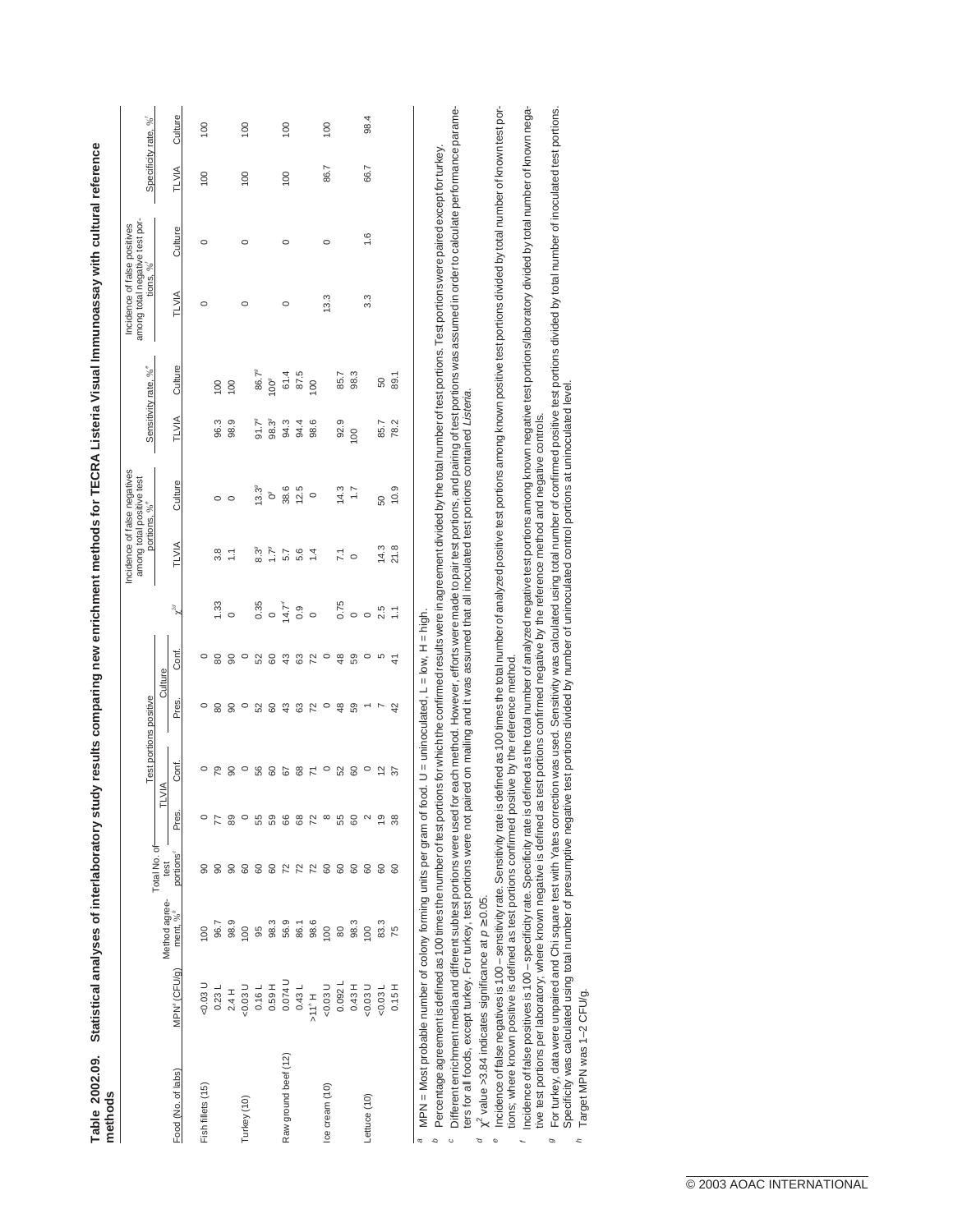Reconstituted reagents have 2 month shelf life, except for conjugate, which has 1 month shelf life after reconstitution.

Positive and negative controls provided with kit must be run with each set of samples. If results from controls are not within acceptable range, test is invalid.

Do not reuse antibody-coated wells. It is not necessary to perform TLVIA under sterile conditions; however, separate pipet tips must be used for each test portion and kit reagents to avoid cross-contamination.

### **E. Preparation of Test Sample**

(**a**) *Dairy foods.*—Aseptically add 25 mL liquid or 25 g solid test portion to 225 mL TLEB and blend 2 min at high speed in food blender, or stomach 2 min. Incubate 24 h at 35–37°C. Transfer 1.0 mL TLEB culture to 9.0 mL fresh TLEB. Incubate 24 h at 30°C. Transfer 1.0 mL of second TLEB broth culture into  $13 \times 100$  mm clean test tube and perform enzyme immunoassay, **F**.

(**b**) *Raw meat poultry and seafood*.—Aseptically add 25 g test portion to 225 mL TLEB and blend 2 min at high speed in food blender, or stomach 2 min. Incubate 24 h at 35–37°C. Transfer 0.1 mL TLEB culture to 9.9 mL Fraser broth. Incubate 24 h at 30°C. Transfer 1.0 mL Fraser broth culture into  $13 \times 100$  mm clean test tube.

(**c**) *Processed meat, poultry, and seafood*.—Aseptically add 25 g test portion to 475 mL TLEB base and blend 2 min at high speed in food blender, or stomach 2 min. Incubate 4 h at 35–37°C. Add 1 vial (2 mL) TECRA Listeria Selective supplement. Incubate 20 h at 35–37°C. Transfer 1.0 mL TLEB culture to 9 mL fresh TLEB (complete medium). Incubate 24 h at 30°C. Transfer 1.0 mL of second TLEB broth culture into  $13 \times 100$  mm clean test tube.

(**d**) *Other foods.*—Aseptically add 25 mL liquid or 25 g solid test portion to 475 mL TLEB and blend 2 min at high speed in food blender, or stomach 2 min. Incubate 24 h at 35–37°C. Transfer 0.1 mL TLEB culture to 9.9 mL Fraser broth and incubate 24 h at 30°C. Transfer 1.0 mL Fraser broth culture into  $13 \times 100$  mm clean test tube.

#### **F. Enzyme Immunoassay**

(*1*) Prepare the following reagents before beginning assay.

Prepare wash solution by diluting wash concentrate, **C**(**a**), to 2 L with water in plastic or glass reagent bottle. Plastic squeeze bottle can be used for washing trays manually.

Reconstitute positive control by transferring 3 mL control diluent, **C**(**c**), to lyophilized positive control, **C**(**b**). Mix thoroughly. Replace stopper and screw cap firmly for storage.

As negative control use control diluent, **C**(**c**), remaining after reconstitution of positive control.

Reconstitute one set of conjugate by adding conjugate diluent, **C**(**e**), to lyophilized conjugate, **C**(**d**). Reconstitute another set as needed. Let dissolve completely at room temperature before use. Replace red stopper and screw cap for storage. Write date of reconstitution on bottle label. Discard reconstituted conjugate after 1 month.

Reconstitute substrate by adding substrate diluent, **C**(**g**), to lyophilized substrate, **C**(**f**). Ensure that contents are dissolved completely. Allow substrate to equilibrate to room temperature before use. Reconstituted substrate is colorless to pale green.

Use sample additive, **C**(**i**), and stop solution, **C**(**h**), as supplied.

(*2*) To the 1 mL aliquot of secondary TLEB or Fraser broth culture from **E**, add 50 µL sample additive, and mix. Heat 10–15 min in boiling water bath or in autoclave with flowing steam set at 100°C. Cool to 25–37°C. Keep unheated broth portion for cultural confirmation.

(*3*) Open pouch, break off required number of wells from test (Removawell) strip, using one well/sample, one well for positive control, and one well for negative control. Place unused wells back into pouch and reseal with resealing strip.

(*4*) Secure desired number of antibody-coated test strips in holder. Press firmly into place.

(*5*) Using new pipet tip for each test, pipet 0.2 mL each heated broth from (*2*) into individual well. Transfer 0.2 mL negative control and 0.2 mL reconstituted positive control to individual wells. Record sample positions on record sheet. Cover tray with plastic film wrap and incubate 30 min at 35–37°C. *Note:* Tray must be covered to prevent evaporation.

(*6*) Wash plate as follows: Ensure that test strips are pressed firmly into holder. Quickly invert tray, emptying its contents into waste container. Remove residual liquid by striking holder firmly several times face down on thick pile of absorbent paper towels. Hold squeeze bottle above plate and using wide nozzle, squeeze and completely fill each well. Do not trap air bubbles in bottom of wells. Wash and completely empty wells  $3\times$ . Make sure that plate is empty before proceeding to next step.

(*7*) Add 0.2 mL reconstituted conjugate to each well. Cover tray with plastic film wrap and incubate 30 min at 35–37°C.

(*8*) Empty tray and wash it thoroughly 4× as in step (*6*).

(*9*) Add 0.2 mL reconstituted substrate to each well. Incubate 15 min at room temperature (20–25°C) or until positive control has reached an absorbance >1.0 or color darker than panel No. 4 on color card. Color development tends to concentrate around edges of wells. Therefore, tap sides of plate gently to mix contents before reading result to obtain accurate readings. *Note*: If absorbance of 1.0 is not attained within 30 min, test is invalid. Refer to "Troubleshooting Guide" in package insert.

(*10*) Add 20 µL stop solution to each well. Tap sides of plate gently to mix contents.

#### **G. Reading**

Results of test can be determined either visually or spectrophotometrically.

*Visual determination*.—Place holder onto white background and then compare individual test wells with color card. Test is valid if positive control gives green color at least as dark as panel 4 on color card and negative control is within negative range on color card.

Test is considered positive when controls are valid and test has color greater than or equal to the color in panel 3 on color card.

If negative control has color darker than panel 2 or positive control has color lighter than panel 4 on color card, test is invalid.

*Spectrophotometric determination*.—Read test absorbance, *A*, at  $414 \pm 10$  nm using plate reader. Blank single wavelength instrument on well containing 200 µL substrate or water. When using dual wavelength readers, set second reference wavelength at  $490 \pm 10$  nm and blank instrument on air.

Test is valid if *A* of positive control is >1.0 and *A* of negative control is <0.2. Test is considered positive if*A* is ≥0.2. Test is considered negative if *A* is <0.2.

If *A* of negative control is  $\geq 0.2$  or if *A* of positive control is <1.0, test is invalid.